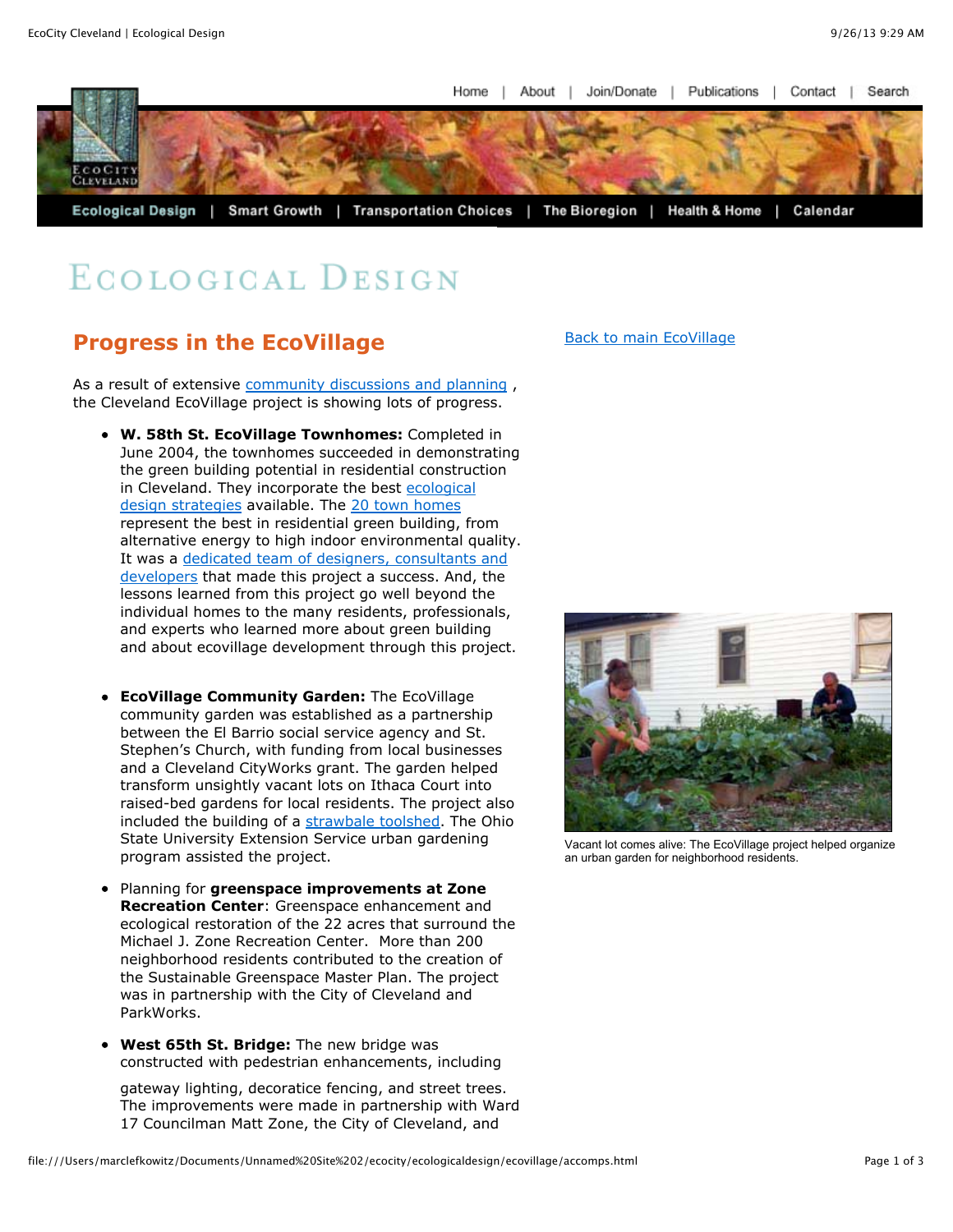the Ohio Department of Transportation.

- **Green Building Code Study:** Local green building expert Jim LaRue was hired with funding from the [George Gund Foundation to study Cleveland's building](file:///greenbuilding/greenbuilding/codereform.html) codes and propose performance standards to encourage residential construction that is more energy efficient, less wasteful of materials, and that can employ other green building techniques. LaRue also advised EcoVillage residents on how to retrofit existing homes using environmentally preferred methods.
- **Green Single Family Homes:**GreenBuilt, Ltd., a local green developer, built two prototype single-family [homes, each designed to heat for less than \\$600 p](file:///Users/marclefkowitz/Documents/Unnamed%20Site%202/ecocity/ecologicaldesign/ecovillage/greenbuilt_w54.html)er year and incorporate other aspects of green design, as well be beautiful additions to the neighborhood.
- **Solar School:** The Foundation for Environmental Education, Key Bank, and Wire-Net donated a 1 kilowatt solar panel system to Gallagher Middle School, a Cleveland public school in the EcoVillage. The solar panel not only generates a small amount of electricity for the school but is used as an educational resource for the students and teachers.
- **New EcoVillage Rapid Station:** The grand re-opening of the W. 65th & Madison RTA Rapid stop as the [EcoVillage/W.65th Rapid station.](file:///Users/marclefkowitz/Documents/Unnamed%20Site%202/ecocity/ecologicaldesign/ecovillage/rapid/rta.html) This station was a result of a community planning process and incorporates green building principles.
- **Asthma Prevention:** In 2004-2005, The Greater [Cleveland Asthma Coalition and the Cleveland](http://www.lungusa.org/atf/cf/%7B7A8D42C2-FCCA-4604-8ADE-7F5D5E762256%7D/asfi2007pg41.pdf) EcoVillage will implement a pilot program in two EcoVillage elementary schools to reduce asthma in the schools.
- **Energy Retrofit Study:** An energy retrofit study in 2004-2005, in partnership with **Building Science** [Corporation, will help residents determine the m](http://www.buildingscience.com/)ost cost effective ways to make energy efficiency improvements to their homes in the EcoVillage.

All this activity shows the possibilities that can be created with an effective partnership of a nonprofit community development organization like Detroit Shoreway and an environmental organization like EcoCity Cleveland. It's all about bringing together the skills to do development projects and the latest environmental thinking about building technology and urban design.

## [Back to top](file:///Users/marclefkowitz/Documents/Unnamed%20Site%202/ecocity/ecologicaldesign/ecovillage/accomps.html#top)

EcoCity Cleveland 3500 Lorain Avenue, Suite 301, Cleveland OH 44113 Cuyahoga Bioregion (216) 961-5020 www.ecocitycleveland.org Copyright 2002-2003



Gallagher Middle School recently became the first Cleveland public school with a photovoltaic panel to generate electricity from sunlight. The 1-kilowatt solar electricity system fuels the energy needed for 10 100-watt light bulbs or 50 energy efficient bulbs. The saving of one kilowatt-hour of regular electricity keeps 1.6 lbs of carbon dioxide out of the air. The solar panel was made possible by the Million Solar Roofs Initiative of the U.S. Department of Energy (DOE), along with support from the Foundation for Environmental Education, Key Bank, WIRE-NET, Enterprise Social Investment Corporation (ESIC), and Ohio Department of Development Office of Energy Efficiency.